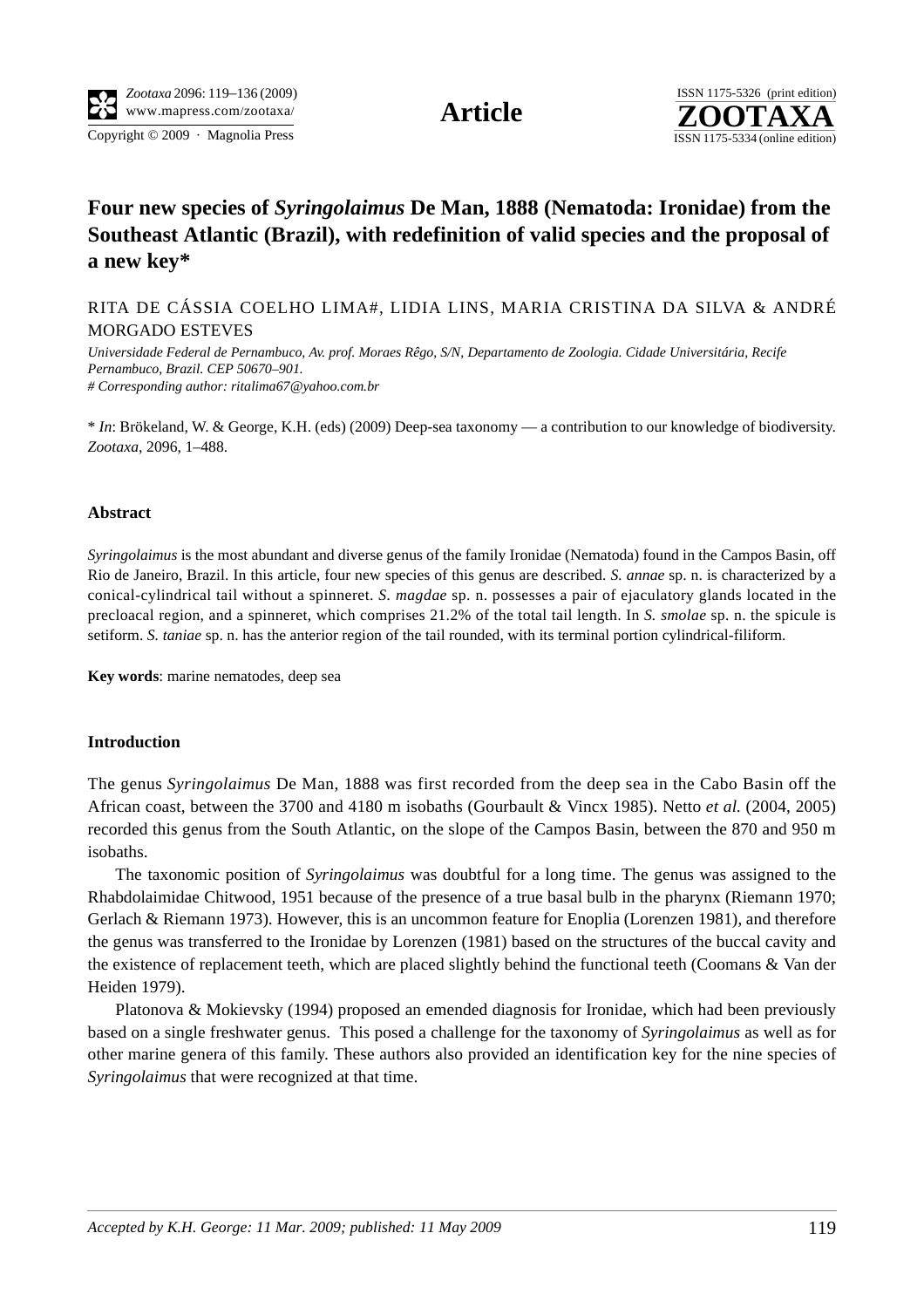# **Material and Methods**

The Campos Basin is located on the continental shelf and slope of Rio de Janeiro, Brazil, between 21° 30' N and 23° 30' S. The study area, field methodology and laboratory methods were described by Botelho et al. (2007).

The holotypes and allotypes were deposited at the National Museum of Rio de Janeiro (MNRJ), Brazil. The paratypes are deposited in Meiofauna Laboratory of the Zoology Department, Universidade Federal de Pernambuco.

Abbreviations used in the text:

The name of the body regions followed Coomans (1979). All the measurements are expressed in micrometers. All curves are measured along the cord.

Abbreviations used in the text:

**a, b, c:** ratio's of De Man (1880).

**a:** body length divided by maximum body diameter

**b:** body length divided by pharyngeal length

**c:** body length divided by tail length

**c':** tail length divided by body width at level of anus or cloaca opening

**abd:** anal body diameter

**amph dist:** amphidial fovea distance from the anterior end

**amph wid:** width amphidial fovea

**amph (%):** amphid diameter as percentage of the corresponding body diameter

**buc cav l:** buccal cavity length

**bulb d:** pharyngeal bulb diameter

**bulb %:** bulb diameter as percentage of corresponding body diameter

**cbd:** corresponding body diameter

**cil / t (%):** proportion of the cylindrical portion of the tail in relation to the total length

**con / t (%):** proportion of the conical region of the tail in relation to the total length

**ex pore:** position of the secretory-excretory pore from the anterior end

**ex pore/ ph (%):** position of the secretory-excretory pore as percentage of pharynx length

**gub:** gubernaculum length

**hd:** head diameter

**L:** body length

**mbd:** maximum body diameter

**n.a.:** not applied

**n.v.:** not visible

**ner ring:** distance of the nerve ring from the anterior end

**nr** /ph (%): position of the nerve ring as percentage of pharynx length

**ph:** pharynx length

**spic:** spicule length measured along the cord

**spin:** spinneret length

**spin / t (%):** spinneret proportion in relation to the tail length

**V%:** position of vulva as a percentage of body length from the anterior end

**v:** vulva distance from the anterior end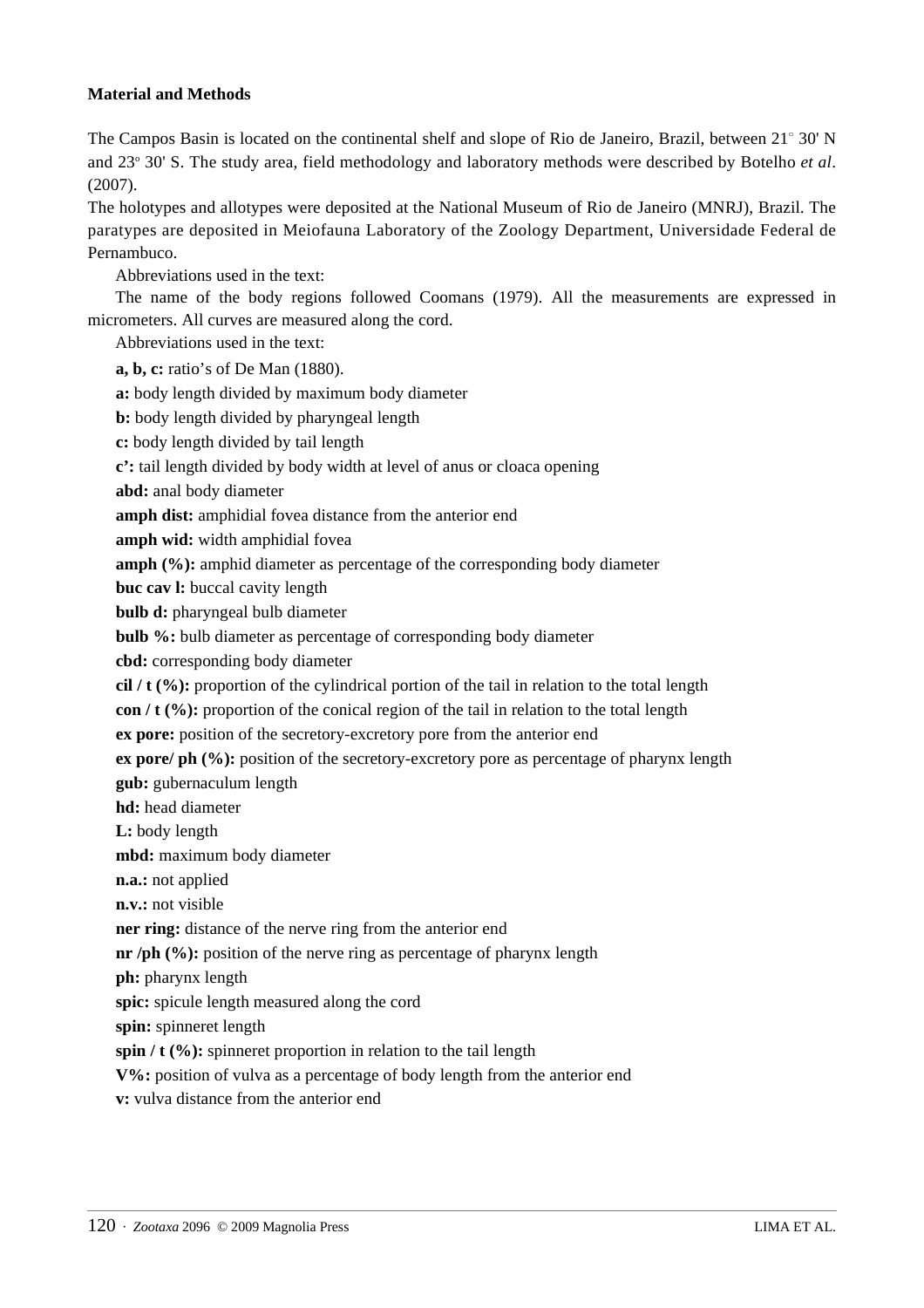**Taxonomy** (after Smol & Coomans, 2006)

**Enoplida Filipjev, 1929 Ironina Siddiqi, 1983 Ironoidea De Man, 1876 Ironidae De Man, 1876 Thalassironinae Andrássy, 1976** *Syringolaimus* **De Man, 1888**

### *Type species: Syringolaimus striatocaudatus* De Man, 1888

*Diagnosis* (after Platonova & Mokievsky 1994 and Lorenzen 1994)*.* Smooth cuticle. Lips not developed. Labial and cephalic sensilla generally absent or papillae-like when present (except *S. renaudae* with well developed cephalic setae). Teeth of variable shapes: entire, divided in the anterior end, or chelae shape. Pharynx with a true oval or rounded basal bulb. Long tail, of conical or conical-cylindrical shape with a filiform tip. Caudal glands present. Narrow spicules with *capitulum* and *vellum* well evident. Females didelphic with reflected ovaries.

# *Syringolaimus annae* sp. n. (Figs. 1 and 2)

*Type Material*: Five males and five females collected from stations 61, 73, 74, 75, 76, 77 and 78 (Appendix). Holotype ♂1: slide number MNRJ 330 station 71; paratypes**:** ♂2 e ♂3, slide number 107–108 NM LMZOOUFPE Station 73 and 74 respectively;  $\sqrt{34}$ , and  $\sqrt{35}$  slide number 109–110 NM LMZOOUFPE Station 75. Allotypes: ♀1 slide number MNRJ 331 Station 77; paratypes: ♀2, ♀3, ♀4 and ♀5; slide number 111–114 NM LMZOOUFPE Station 61, 74, 76 and 78 respectively.

*Type locality*: Campos Basin (Rio de Janeiro, Brazil). Holotype  $\hat{\triangle}$  1: found at 1350 m depth (D) in silt-clay sediments. Surface layer (SL) between 2–5 cm. Allotype  $\sqrt{21}$ : D: 1650 m, SL: 2–5 cm.

*Other localities*: Campos Basin (Rio de Janeiro, Brazil), found at 750 m, 1050 m and 1950 m depth (D) in silt-clay sediments. Surface layer (SL) between 0–2 and 2–5 cm.

*Measurements:* see table 1.

*Etymology*. The specific epithet honors Professor Ann Vanreusel from Ghent University, Belgium.

*Description.* Male holotype: Body 1891 µm long**,** maximum diameter 31.2 µm. Cuticle with delicate, almost imperceptible striations on tail region. Six small, outer labial papillae and four cephalic papillae in two different circles. Head diameter 10.8 µm. Amphideal fovea pocket-like, occupying 40% of corresponding body diameter. Buccal cavity cylindrical, sclerotized and deep, 52.2 µm long (19.6% of total pharynx length), surrounded by oblique pharynx muscles. Three asymmetrical bifid teeth of equal size, one dorsal and two subventral, arrow-shaped. Pharynx strongly muscular with an elongated basal bulb, 50.4 µm long (19% of total pharynx length), 28.2 µm in diameter (78.3% of corresponding body diameter). Secretory-excretory pore situated at 33.2% of pharynx length from anterior end in relation to total length of pharynx. Nerve ring placed slightly posterior to mid-pharynx. Cardia rounded. Ventral gland located slightly after cardia. One testis lying on right side of intestine, with a marked glandular part in its anterior region, separating cells in different stages of maturation. Vas deferens relatively short, with sperm cells forming. Spermatozoids fusiform. Spicule with lateral punctuations, strongly sclerotized. Vellum present. Gubernaculum blade-shaped. Tail conicalcylindrical, filiform in terminal region and without spinneret. Cylindrical-filiform portion comprising 74% of tail length. Three caudal glands present.

Female Allotype: Generally similar to males. Amphidelphic-didelphic, ovaries reflexed and ventral to intestine. Vulva at 52.3% of body length.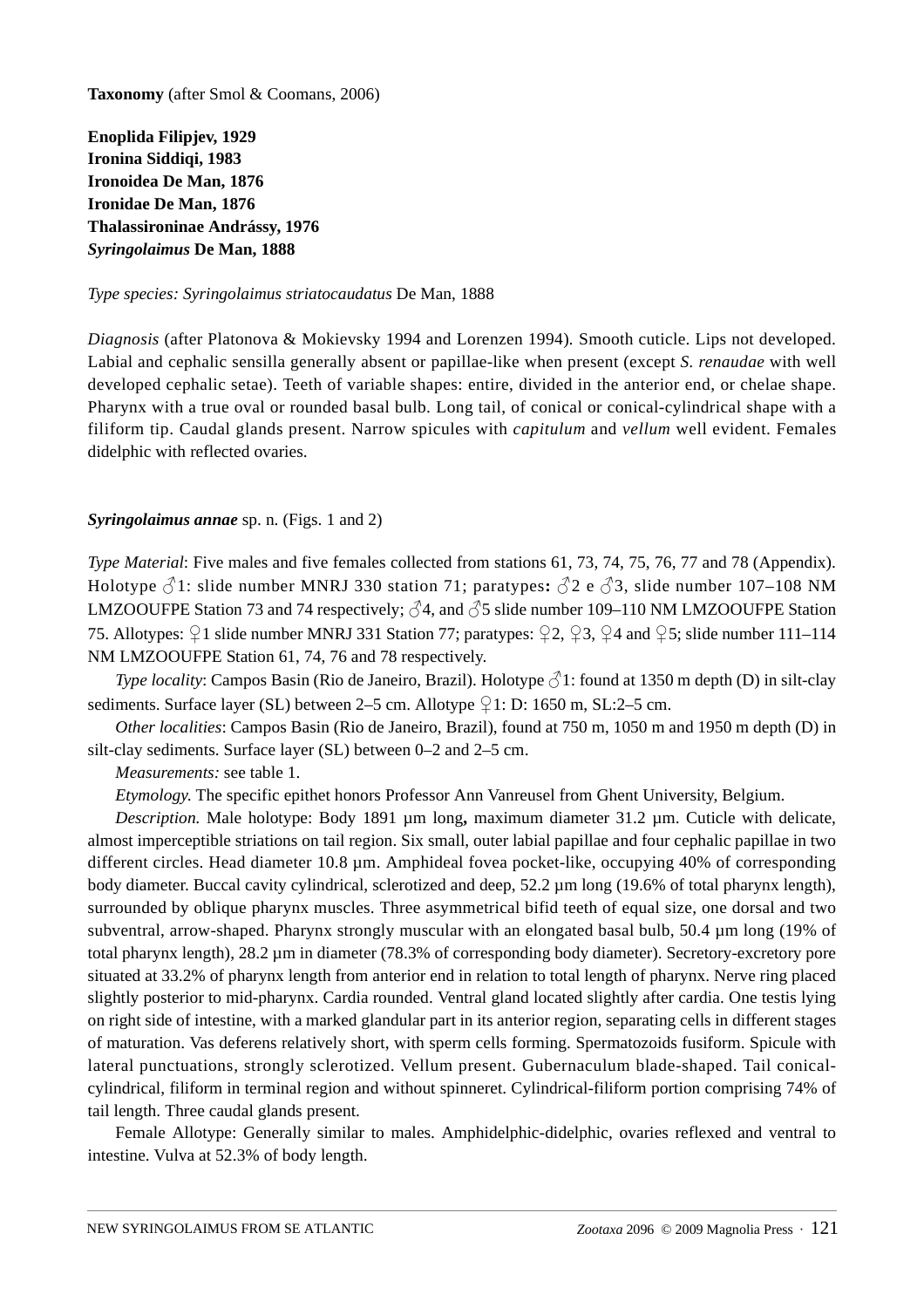| TABLE 1: Measurements (µm) of Syringolaimus annae sp. n. (males and females). |  |  |  |
|-------------------------------------------------------------------------------|--|--|--|
|-------------------------------------------------------------------------------|--|--|--|

|                         | Holotype | Paratype (male) |                |                   | Allotype   |                        |                | Paratype (female) |                |                          |
|-------------------------|----------|-----------------|----------------|-------------------|------------|------------------------|----------------|-------------------|----------------|--------------------------|
|                         | Male 1   | $\sqrt{2}$      | $\mathfrak{Z}$ | $\overline{4}$    | $\sqrt{5}$ | Female<br>$\mathbf{1}$ | $\sqrt{2}$     | 3                 | $\overline{4}$ | $\mathfrak{S}$           |
| $\mathbf L$             | 1891     | 1535.4          | 1618.2         | 1182              | 1218       | 1910.9                 | 849            | 1659              | 1020           | 1012.6                   |
| hd                      | 10.8     | 11.4            | 10.2           | 7.8               | 12.6       | 13.8                   | $\overline{9}$ | 13.2              | 12.6           | 10.8                     |
| amph wid                | 6.6      | 5.4             | 4.8            | n.v.              | 4.2        | 6.0                    | 3.0            | 4.8               | 4.2            | n.v.                     |
| cbd                     | 15       | 16.2            | 14.4           | $\qquad \qquad -$ | 13.8       | 16.2                   | 10.2           | 15.6              | 13.2           | $\overline{\phantom{0}}$ |
| amph %                  | 40       | 33.3            | 33.3           | $\qquad \qquad -$ | 30.4       | 37                     | 2.4            | 30.8              | 32             | $\qquad \qquad -$        |
| amph dist               | 6.9      | 10.8            | 14.4           | 8.4               | 6.0        | 9.0                    | 7.2            | 10.2              | 6.6            | $\qquad \qquad -$        |
| buc cav l               | 52.2     | 54.6            | 54.4           | 28.2              | 51         | 53.4                   | 27.6           | 57                | 48.6           | 43.2                     |
| ph                      | 265.6    | 219             | 265.6          | 130.2             | 208.8      | 259.4                  | 147.6          | 245.4             | 184.8          | 168                      |
| buc<br>cav/ph<br>(%)    | 19.6     | 24.9            | 20.5           | 21.6              | 24.4       | 20.6                   | 18.7           | 23.2              | 26.3           | 25.7                     |
| bulb 1                  | 50.4     | 52.8            | 47.4           | 29.4              | 45         | 54                     | 37.2           | 55.8              | 40.2           | 39.6                     |
| bulb $1$ /ph<br>(% )    | 19       | 24.1            | 17.8           | 22.5              | 21.5       | 20.3                   | 25.2           | 22.7              | 21.7           | 23.6                     |
| bulb d                  | 28.2     | 26.4            | 21             | 13.2              | 22.2       | 33.6                   | 17.4           | $27\,$            | 25.2           | 22.8                     |
| cbd                     | 36       | 33              | 25.8           | 16.8              | 30         | 40.2                   | 21             | 33.6              | 34.8           | 27.6                     |
| bulb $(\%)$             | 78.3     | 80              | 81.4           | 78.6              | 74         | 83.5                   | 82.2           | 80.3              | 72.4           | 82.6                     |
| mbd                     | 31.2     | 29.4            | 25.8           | 16.2              | 30         | 37.2                   | 19.8           | 32.4              | 39.2           | 27.6                     |
| abd                     | 28.2     | 28.2            | 20.4           | 15.6              | 29.4       | 25.8                   | 16.8           | 24                | 28.8           | 22.8                     |
| t                       | 206.4    | 207.6           | 184.2          | 139.8             | 220.8      | 256.2                  | 158.4          | 260.4             | 212.4          | 195.6                    |
| $\text{con/t}$ (%)      | 26       | 26.9            | 27.3           | 20.5              | 21.5       | 23.1                   | 19.3           | 17.3              | 19.2           | 15.2                     |
| $\text{cil/t}$ $(\%)$   | 74       | 73.1            | 72.7           | 71.8              | 78.5       | 76.9                   | 80.7           | 82.7              | 80.8           | 84.8                     |
| spic                    | 34.2     | 30.6            | 26.4           | 17.4              | 33.6       | n.a.                   | n.a.           | n.a.              | n.a.           | n.a.                     |
| gub                     | 13.8     | 14.4            | 9.6            | 10.8              | 16.2       | n.a.                   | n.a.           | n.a.              | n.a.           | n.a.                     |
| $\mathbf V$             | n.a.     | n.a.            | n.a.           | n.a.              | n.a.       | 989.1                  | 444            | 943.5             | 570            | 561.2                    |
| ${\rm v}\%$             | n.a.     | n.a.            | n.a.           | n.a.              | n.a.       | 51.8                   | 52.3           | 56.9              | 55.9           | 55.4                     |
| a                       | 60.6     | 52.2            | 62.7           | 73                | 40.6       | 51.4                   | 42.9           | 51.2              | 35.4           | 44.4                     |
| $\mathbf b$             | 7.1      | $\tau$          | 6.1            | 9.1               | 5.8        | 7.4                    | 5.7            | 6.8               | 5.5            | 6                        |
| $\mathbf{C}$            | 9.1      | 7.4             | 8.8            | 5.1               | 5.5        | 7.4                    | 5.3            | 6.4               | 4.8            | $5.1\,$                  |
| $\mathbf{c}^{\,\prime}$ | 7.3      | 7.4             | 9              | 8.9               | 7.5        | 9.9                    | 9.4            | 10.8              | 7.3            | 8.5                      |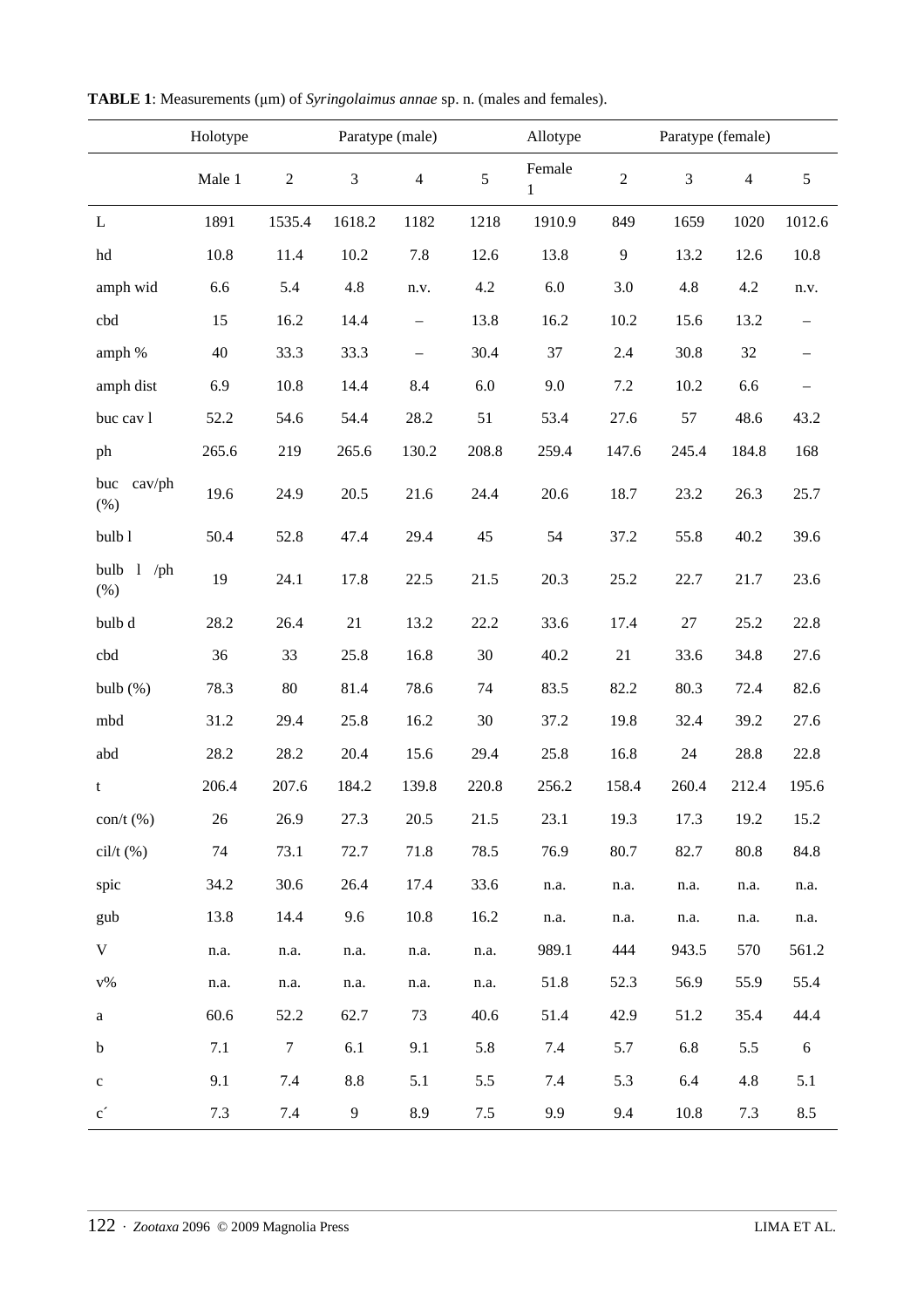

**FIGURE 1.** *Syringolaimus annae* sp. n.. A. Total view of male, B. Anterior end of male showing tooth, C. Anterior region body of female, D. Pharyngeal bulb, E. Total view of female, F. Testis (arrow indicate porção gland), G. Spicule, gubernaculum and vellum, H. Tail region of male, I. Tail region of female, J. Female reproductive system.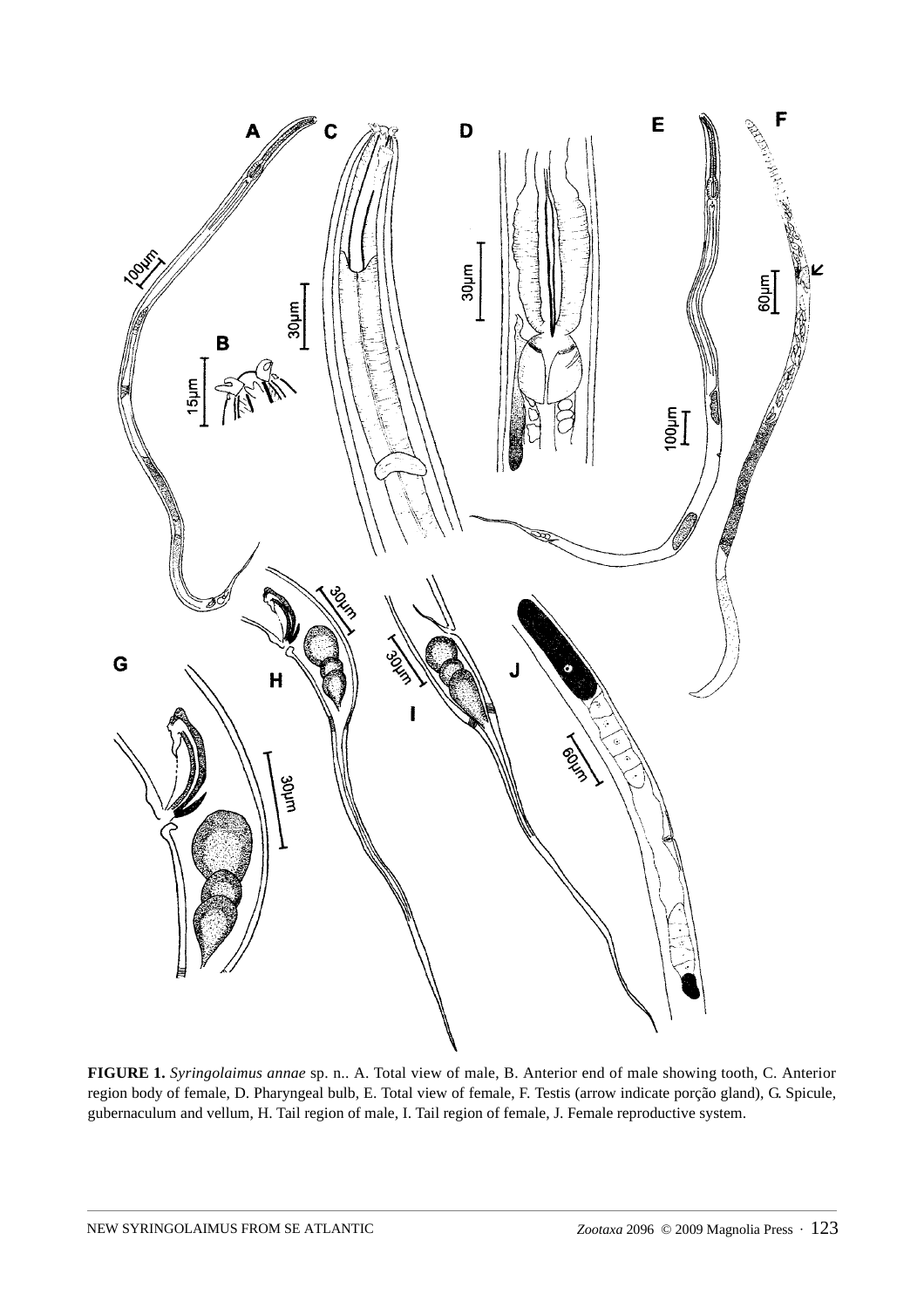

**FIGURE 2.** *Syringolaimus annae* sp. n.. A. Male, B. Female, C. Anterior region body of male, D. Pharyngeal region of male, E. Tail of male, F. Testis (arrow indicate glandular part), G. Copulatory apparatus, H. Tail of female.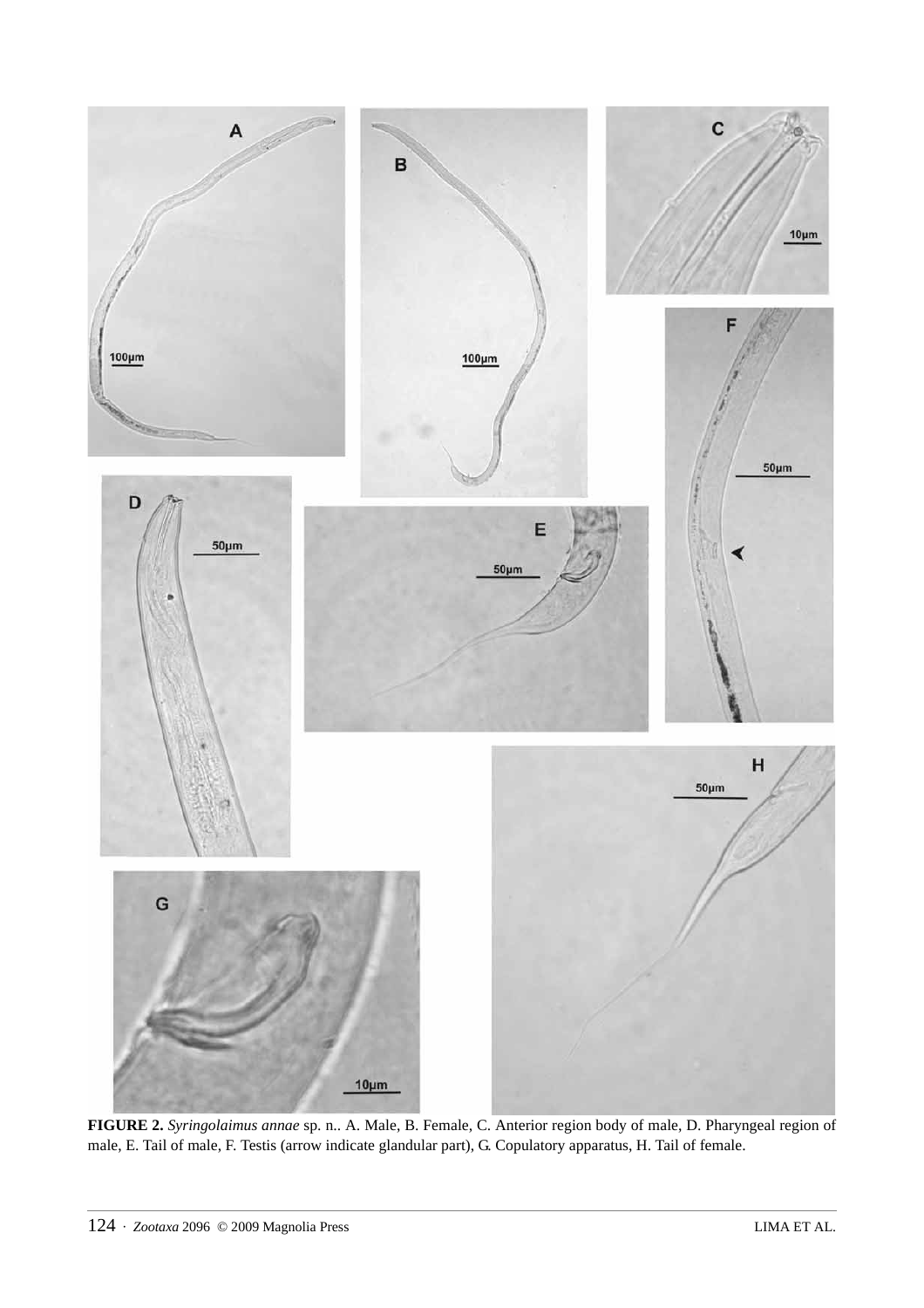*Diagnosis*. This species is characterized by a conical-cylindrical tail without a spinneret, and the presence of outer and cephalic labial papillae.

*Relationships*. *S. annae* sp. n. shares with *S*. *filicaudatus* Vitiello, 1970 the presence of bifid teeth, but they are asymmetrical in the new species; and the conical-cylindrical tail shape with a filiform final portion. The new species does not have a spinneret. The spicule and the *gubernaculum* have different shapes, and cephalic papillae are present only in *S. annae* sp. n.

*S. annae* sp. n. is closely related to *S. renaudae* Gourbault & Vincx, 1985 because of the presence of outer labial papillae and cephalic papillae. The two species differ in the absence of the spinneret in *S. annae* sp. n.*,* and the spicule shape. The secretory-excretory pore is situated more posteriorly in the new species, and there are no flagellate spermatozoids as observed in *S. renaudae*.

*S. annae* sp. n. resembles *S. marisalbi* Platonova & Mokievsky, 1994 in the teeth and tail shape. However, the new species does not have a spinneret. The conical portion of the tail occupies 1/4 and 1/5 of the total tail length, whereas in *S. marisalbi* this portion represents 1/3 of the total tail length. Labial and cephalic papillae are absent in *S. marisalbi*. The spicules of the species differ in shape, and the *gubernaculum* in *S. marisalbi* is divided at the distal end.

### *Syringolaimus magdae* sp. n. (Figs. 3 and 4)

*Type material:* One male collected from station 84 (Appendix). Holotype  $\partial^2$ 1: slide number MNRJ 332 station 84.

*Type locality*: Campos Basin (Rio de Janeiro, Brazil), found at 1050 m depth, in silt-clay sediments in the layer of 2–5 centimeters.

*Etymology*. The species epithet honors Professor Magda Vincx from Ghent University, Belgium.

*Description*. Measurements: Holotype  $\beta$ 1: L: 1674; hd: 11.4; amph wid: 6.6; cbd: 15; amph (%): 44; amph dist: 10.2; buc cav l: 50.4; ph: 234.7; buc cav 1/ph (%): 21.5; nr/ph (%): 56.2; ex pore/ph (%): 35.2; bulb l: 48.3; bulb l /ph (%): 20.6; bulb d: 23.4; cbd: 29.4; bulb (%): 79.6; mbd: 33; abd: 25.5; t: 153; con/t (%): 35; cil/t (%): 65; spin: 32.4; spin/t (%): 21.2 spic: 31.5; gub: 11.4; a: 51; b: 7.1; c: 11; c': 6.0.

Male Holotype: Body 1674 µm long, maximum diameter 33 µm. Striations not easily observed. Outer labial papillae present. Head diameter 11.4 µm. Amphideal phovea pocket-like, occupying 44% of corresponding body diameter. Buccal cavity cylindrical, sclerotized and deep, 50.4 µm long corresponding to 21.5% of pharynx. Three bifid asymmetrical teeth of equal size, one dorsal and two subventral. Pharynx muscular, slightly dilated in base of buccal cavity, and with elongated basal bulb 48.3 µm long, occupying 79.6% of corresponding body diameter. Secretory-excretory pore situated 35.2% from anterior end. Nerve ring placed posterior to mid-pharynx (56.2%). Rounded cardia. Ventral gland placed slightly posterior to cardia. Testis lying on right side of intestine. Anterior portion of testis with well-marked glandular portion. Short deferent duct with sperm cells in beginning of duct. Sperm cells fusiform. Two ejaculatory glands anterior to spicule. Spicule 31.5 µm long, arch-shaped, with dorsal region hook-shaped and containing strongly sclerotized punctuations. Gubernaculum slender (11.4 µm). Tail conical-cylindrical, with spinneret; the cylindrical portion comprises 65% of tail length. Spinneret long and sharp (32.4  $\mu$ m), beginning in a dilated region and corresponding to 21.2% of tail length. Three caudal glands present.

*Diagnosis*. The presence of one pair of pre-cloacal ejaculatory glands and a large pointed spinneret, corresponding to 21.2% of the tail length, are the main features that characterize this new species.

*Relationships*. *S. magdae* sp. n. resembles *S. filicaudatus* due to the presence of labial papillae, absence of cephalic sensilla, base of the buccal cavity dilated, and bifid teeth. However, the tail of the new species does not have a filiform portion, and the spinneret is relatively longer (21.2%). The index c of De Man indicates a smaller tail in *S. magdae* sp. n. (c–11) than in *S. filicaudatus* (c–5). The conical portion of the tail also has different proportions in the two species, 35% in *S. magdae* sp. n. and 20% in *S. filicaudatu*s.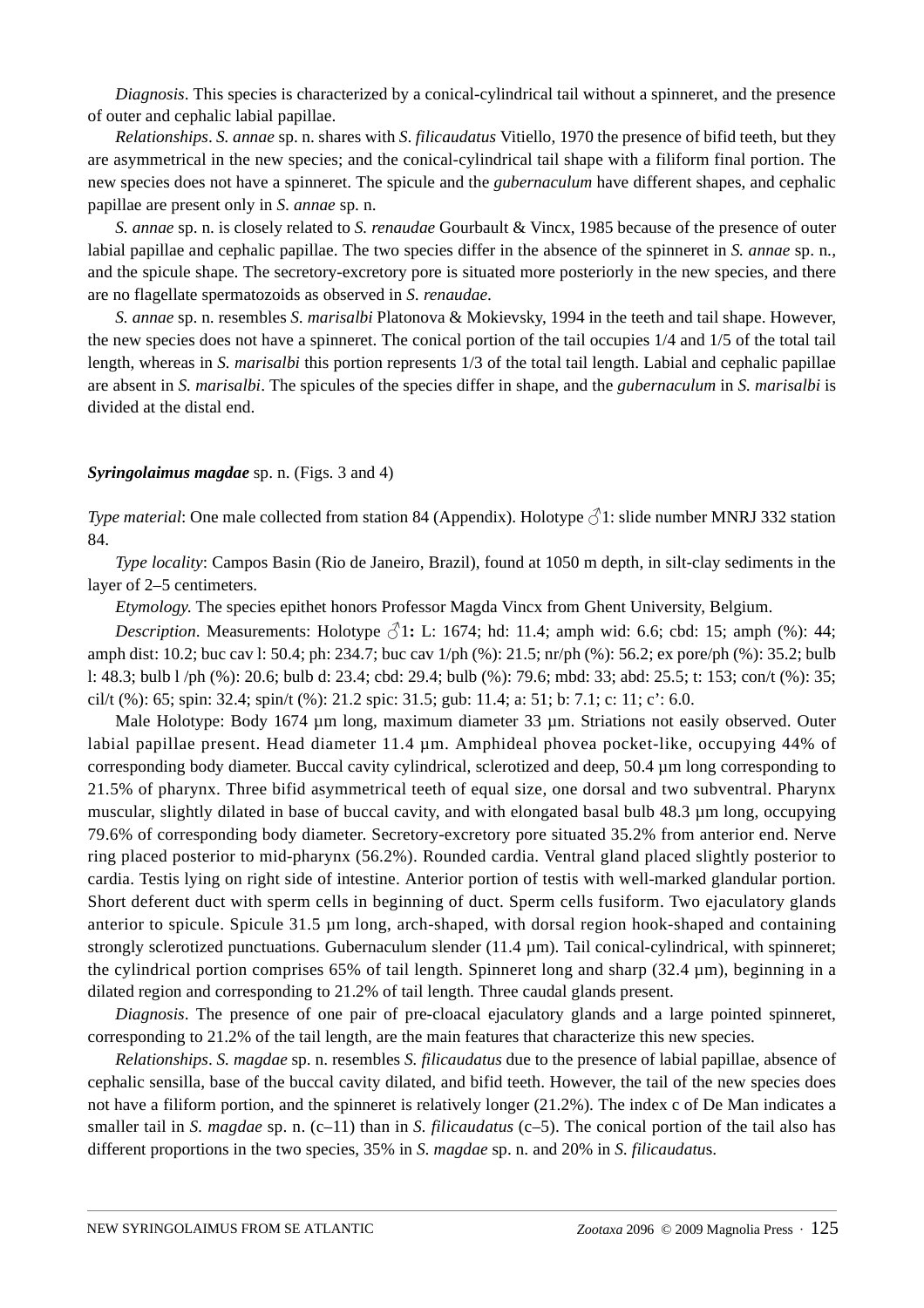

**FIGURE 3.** *Syringolaimus magdae* sp .n.. A. Male; B. Anterior region body of male, C. Anterior end of male showing buccal cavity and tooth; D. Tail showing showing ejaculatory gland, copulatory apparatus, caudal glands and spinneret; E. Pharyngeal bulb; F. Testis (arrow indicate glandular part).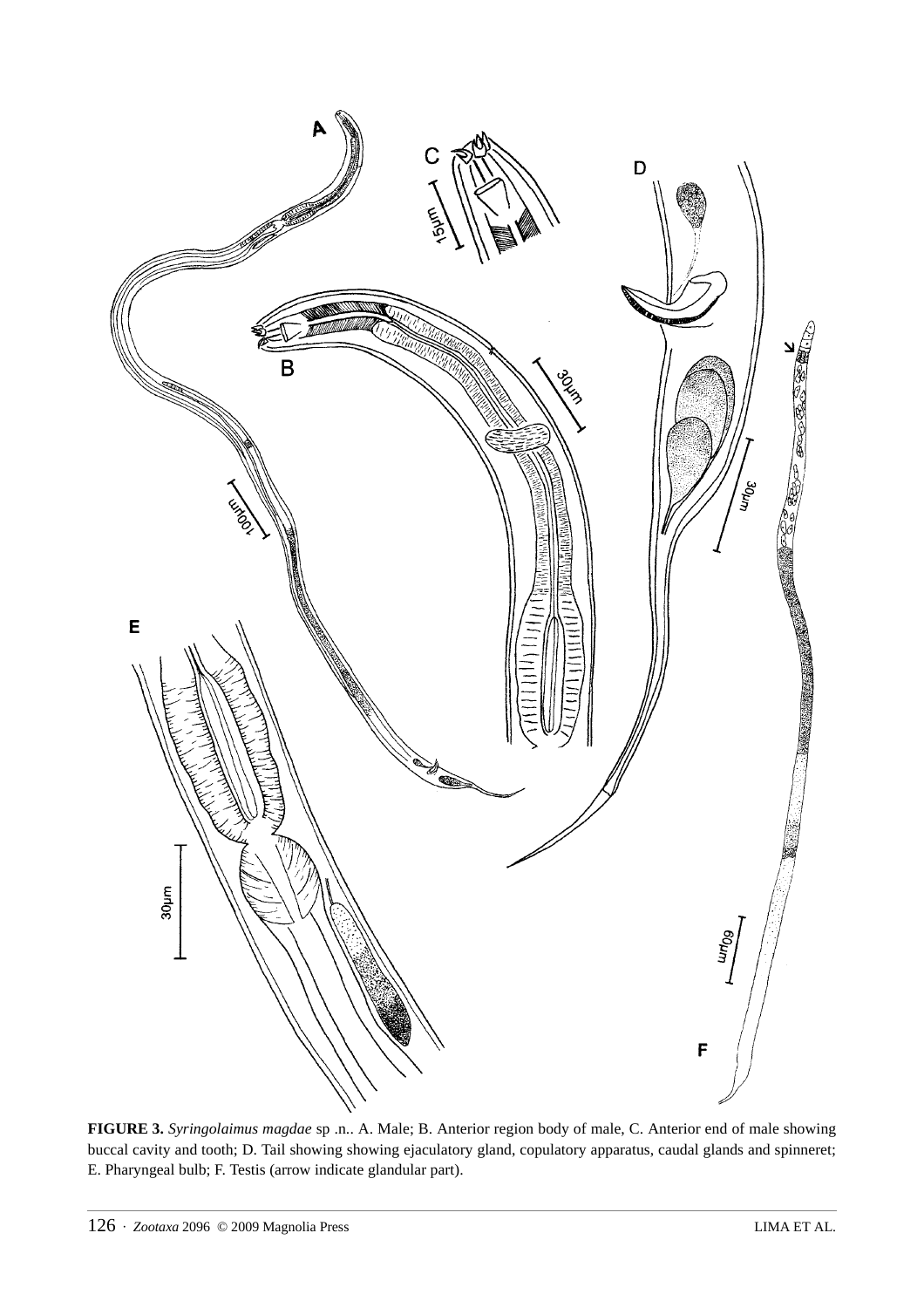

**FIGURE 4.** *Syringolaimus magdae* sp. n. (male) A. Total view, B. Pharyngeal region of male, C. Anterior region body, D. Copulatory apparatus, E. Tail.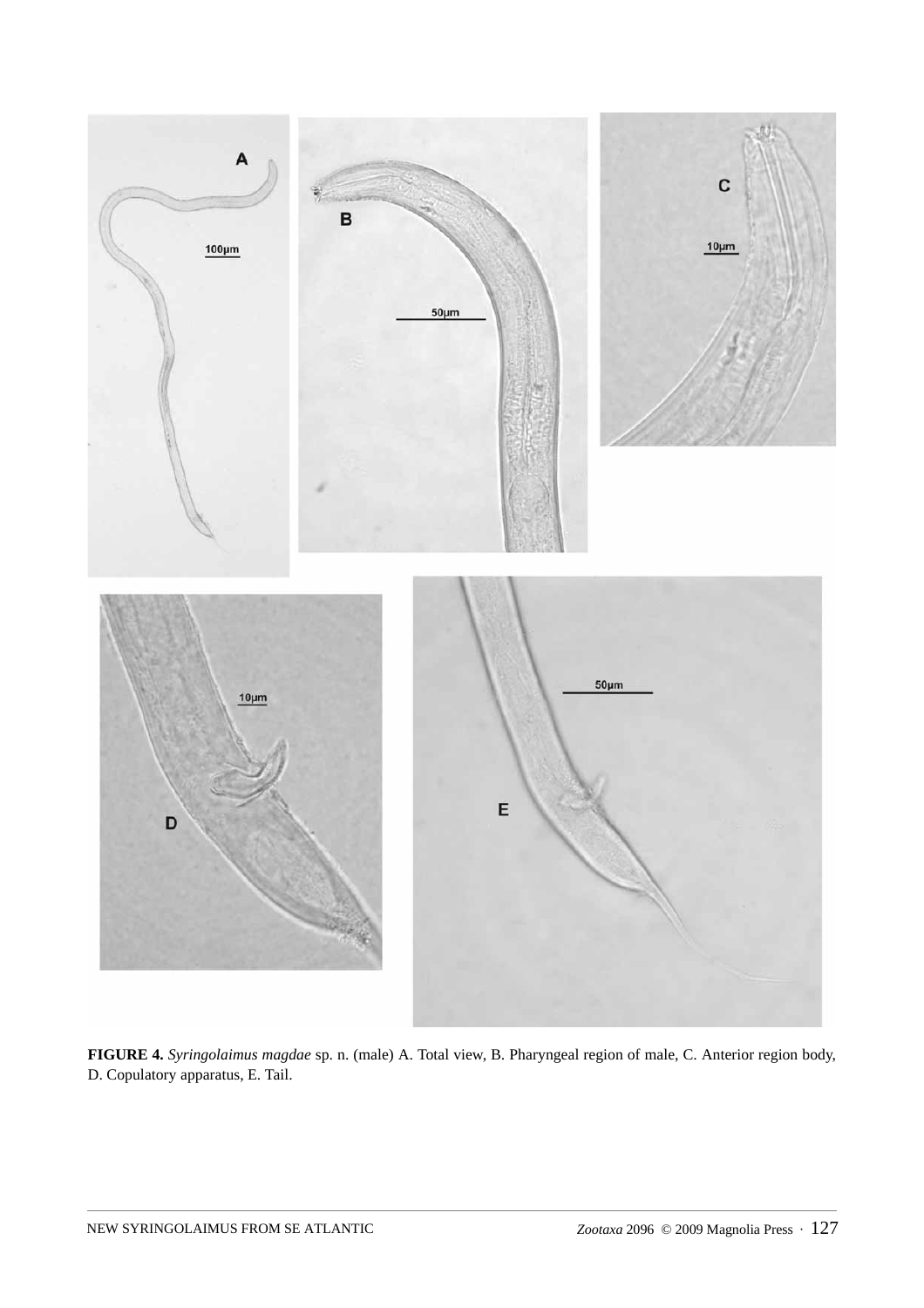

**FIGURE 5.** *Syringolaimus smolae* sp. n.. A. Total view of male, B. Pharyngeal region of male, C. Pharyngeal bulb, D. Total view of female, E. Tail region showing copulatory apparatus, F. Tail region of female, G. Anterior ovary, H. Testis (arrow indicate glandular part).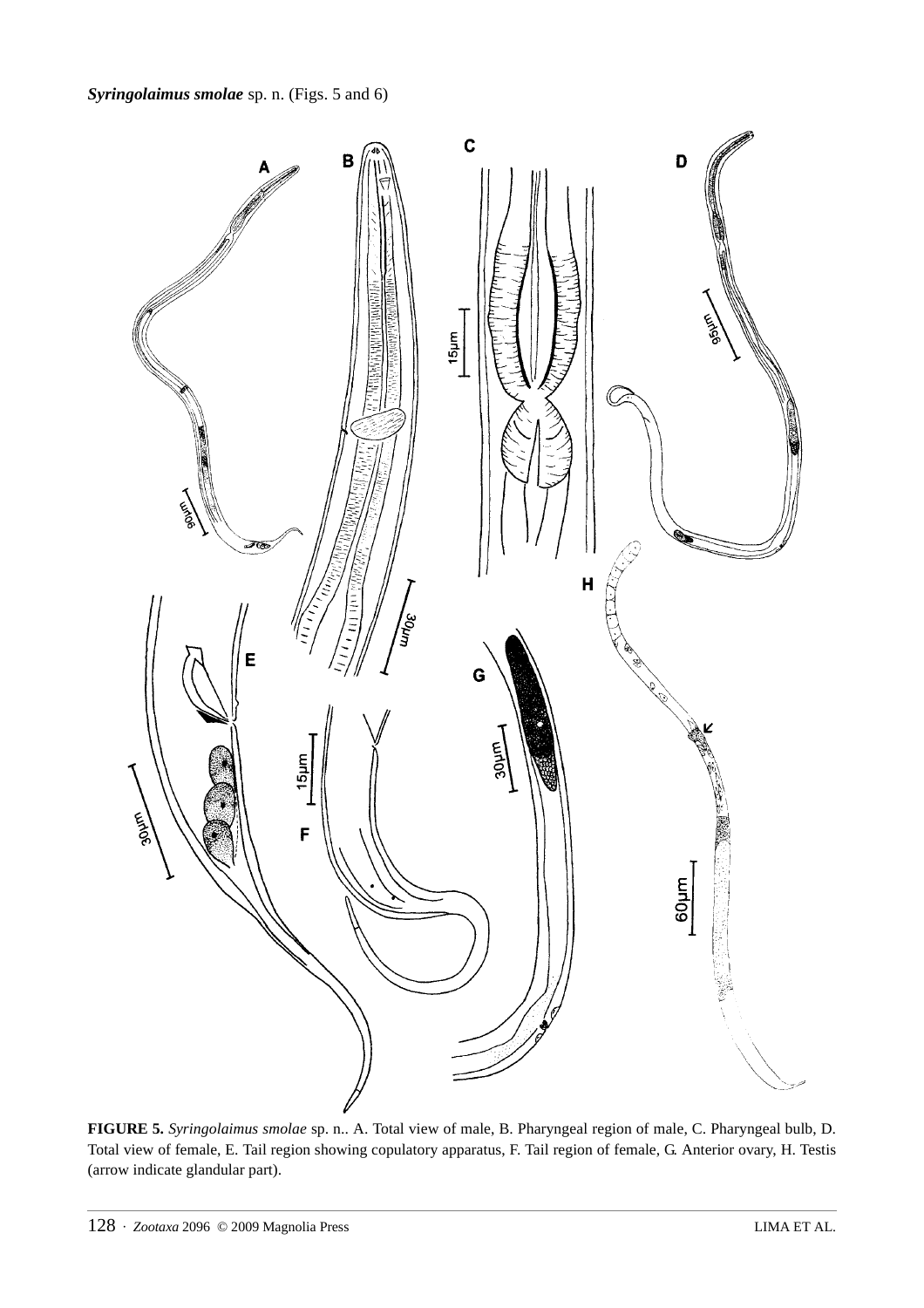

**FIGURE 6.** *Syringolaimus smolae* sp.n.. A. Male, B. Female, C. Pharyngeal region of male, D. Anterior region body of male showing buccal cavity, E. Anterior region body of male showing buccal cavity of female, F. Tail region showing copulatory apparatus, G. Tail region of female, H. Vulva region.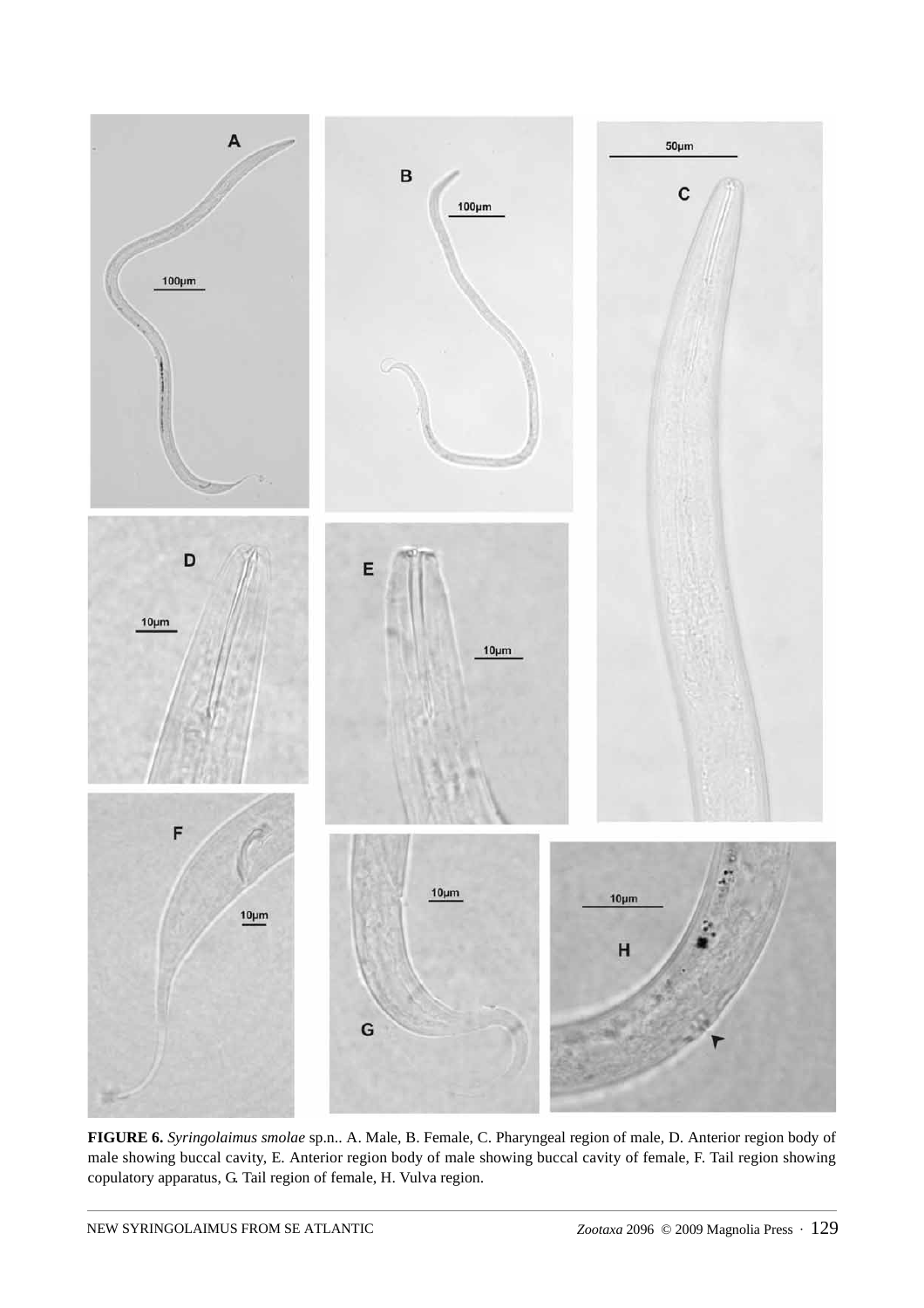*Type material:* One male and one female collected from Stations 74 and 85 (Appendix). Holotype  $\partial \Omega$ : slide number MNRJ 333 station 74; allotype  $\frac{1}{2}1$  slide number MNRJ 334 station 85.

*Type locality*: Campos Basin (Rio de Janeiro, Brazil). Holotype  $\partial$ 1 found at 750 m depth in silt-clay sediments, layer between 0–2 centimeters. Allotype  $\frac{1}{2}$ 1: found at 1350 m depth in silt-clay sediments, vertical profile: between 2–5 centimeters.

*Etymology*. The specific epithet honors Nicole Smol, Coordinator of the Nematology course at Ghent University, Belgium.

*Description*. Measurements: Holotype  $\sqrt{31}$ : L: 1036.5; hd: 7.8; amph wid: 3.6; cbd: 13.2; amph (%): 27.3; amph dist: 7.2; buc cav l: 37.2; ph: 175.5; buc cav 1/ph (%): 21.2; nr/ph (%): 51.3; ex pore/ph (%): 51.3; bulb l: 35.4; bulb l/ph (%): 20.2; bulb d: 18.6; cbd: 24; bulb(%): 77.5; mbd: 22.8; abd: 21; t: 112.2; con/t (%): 44.9; cil/t%: 55.1; spin: 6; spin/t (%): 5.3; spic: 28.2; gub: 13.8; a: 45.4; b: 5.9; c: 9.9; c': 5.3. Allotype  $\frac{1}{2}1$ : L: 992; hd: 9.0; amph wid: 3.6; cbd: 10.8; amph %: 33.3; amph dist: 7.8; buc cav l: 33; ph: 158.4; buc cav 1/ph (%): 20.8; nr/ph (%): not visible; ex pore/ph (%): 41.7; bulb l: 30.6; bulb l/ph/ (%): 19.6; bulb d: 13.2; cbd: 17.1; bulb (%): 77.2; mbd: 17.4; abd: 13.8; t: 115.8; con/t (%): 42; cil/t (%): 58; spin: 6.0; spin/t (%): 5.1; a: 57; b: 6.3; c: 8.6; c': 8.4.

Male Holotype: Body 1036.5 µm long, maximum body diameter 22.8 µm. Cuticle faintly striated. Six outer labial papillae and four cephalic papillae. Amphideal phovea occupying 27.3% of corresponding body diameter. Head diameter 7.8 µm. Cylindrical, sclerotized, buccal cavity, weakly involved by pharynx muscles, 37.2 µm long, 21.2% of pharynx length. Three bifid teeth of equal size, one dorsal and two subventral. Delicate pharynx with an oval basal bulb, 35.4 µm long and 18.6 µm wide, corresponding to 77.5% of body diameter and 20.2% of total pharynx length. Secretory-excretory pore and nerve ring at same level, situated 51.3% from anterior end. Rounded cardia. Single testis lying on right side of intestine, with glandular part splitting duct into regions of cells of varying degrees of maturity. Short deferent duct with sperm cells in beginning of duct. One precloacal papilla present. Spicule setiform, *vellum* present*. Gubernaculum* triangular*.*  Conical-cylindrical tail with spinneret  $(6 \mu m)$ , corresponding to 5.3% of tail length. Cylindrical region corresponding to 55.1% of tail length. Three caudal glands present.

Female Allotype: Body slender, amphidelphic-didelphic, with reflexed ovaries located ventrally to intestine. Vulva situated at 57% of total body length, with two glands on each side of vulva.

*Diagnosis*. *Syringolaimus smolae* sp. n. is characterized by the setiform spicule, the triangular gubernaculum, the position of the secretory-excretory pore at the same level of the nerve ring, and the presence of two glands located posterior and anterior to the vulva.

*Relationships*. *S. smolae* sp. n. resembles *S. loofi* Gourbault & Vincx, 1985; both species share the presence of inner labial papillae, bifid teeth, and precloacal papillae; the equal value of De Man ratios b and c; and the proportion of the small spinneret in relation to the total tail length. However, the secretory-excretory pore in *S. smolae* sp. n. is situated in the middle region of the pharynx, whereas in *S. loofi* the pore is situated at the base of the buccal cavity. Other differences observed are the spicule, *gubernaculum*, and the tail shapes (conical in *S*. *loofi* and conical-cylindrical in *S. smolae* sp. n*.*). The female of the new species possesses two glands, one on each side of the vulva. The presence of a glandular portion in the testis is not observed in *S. loofi*.

# *Syringolaimus taniae* sp. n (Fig. 7 and 8)

*Type material*: Two males and one female collected from stations 50, 71 and 76 (Appendix). Holotype:  $\sqrt{3}1$ slide number 335 MNRJ station 76; paratype  $\sqrt{2}$ : slide number 115 NM LMZOOUFPE station 71; allotype ♀1: slide number 336 MNRJ station 50.

*Type locality*: Campos Basin (Rio de Janeiro, Brazil). Holotype  $\sqrt{21}$ : found at 1350 m depth in silt-clay sediments. Layer between 2–5 centimeters. Allotype  $\frac{1}{2}$ 1: found at 1050 m depth in silt-clay sediments. Layer between 0–2 centimeters.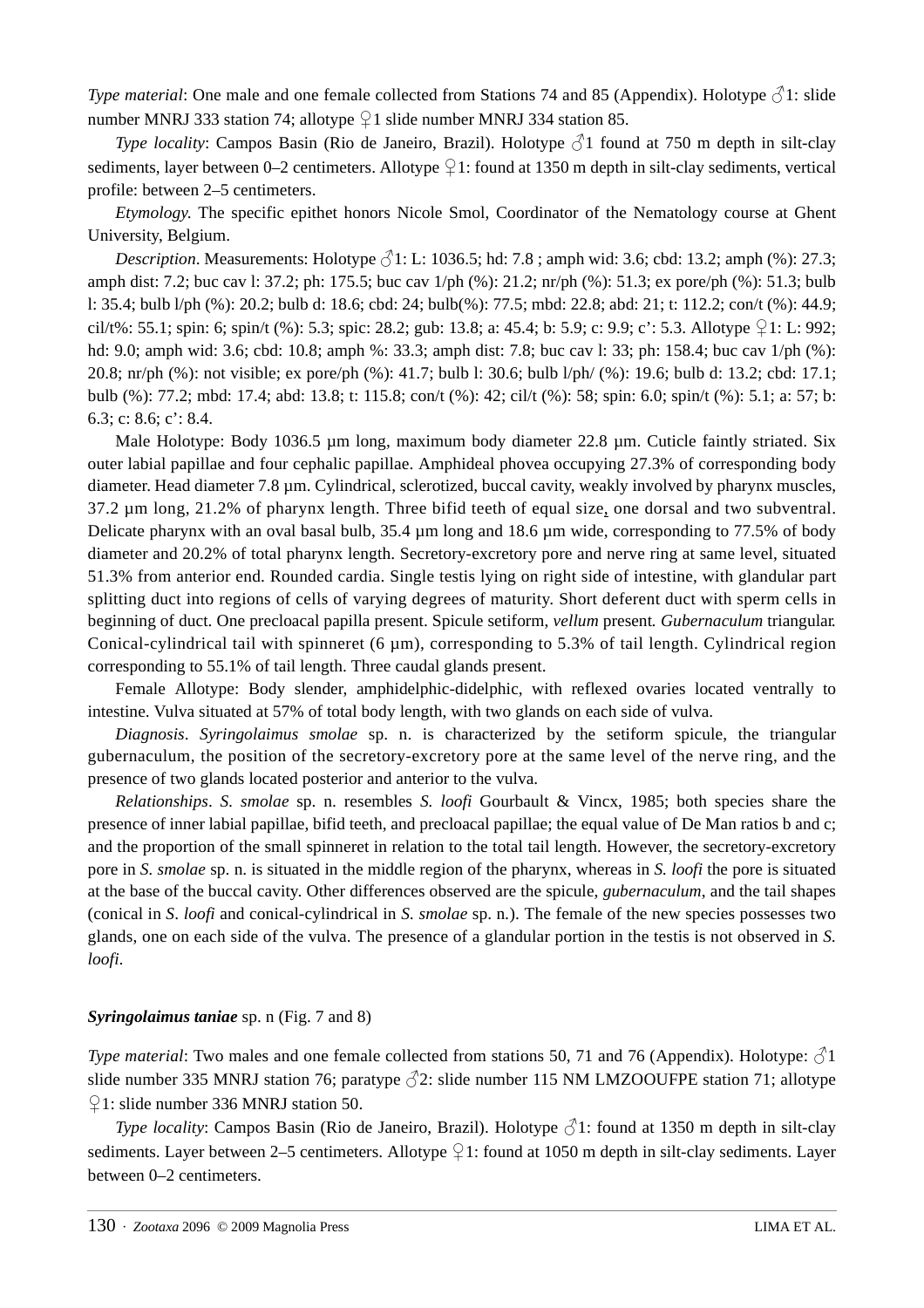

**FIGURE 7.** *Syringolaimus taniae* sp. n.. A. Total view of male, B. Total view of female, C. Anterior region body of female, D. Anterior region body of male, E. Testis (arrow indicate glandular part). F. Tail region of male showing caudal glands and spinneret, G. Copulatory apparatus, H. Pharyngeal bulb, I. Female reproductive system, J. Tail region of female showing caudal glands and spinneret, K. Spermatozoids.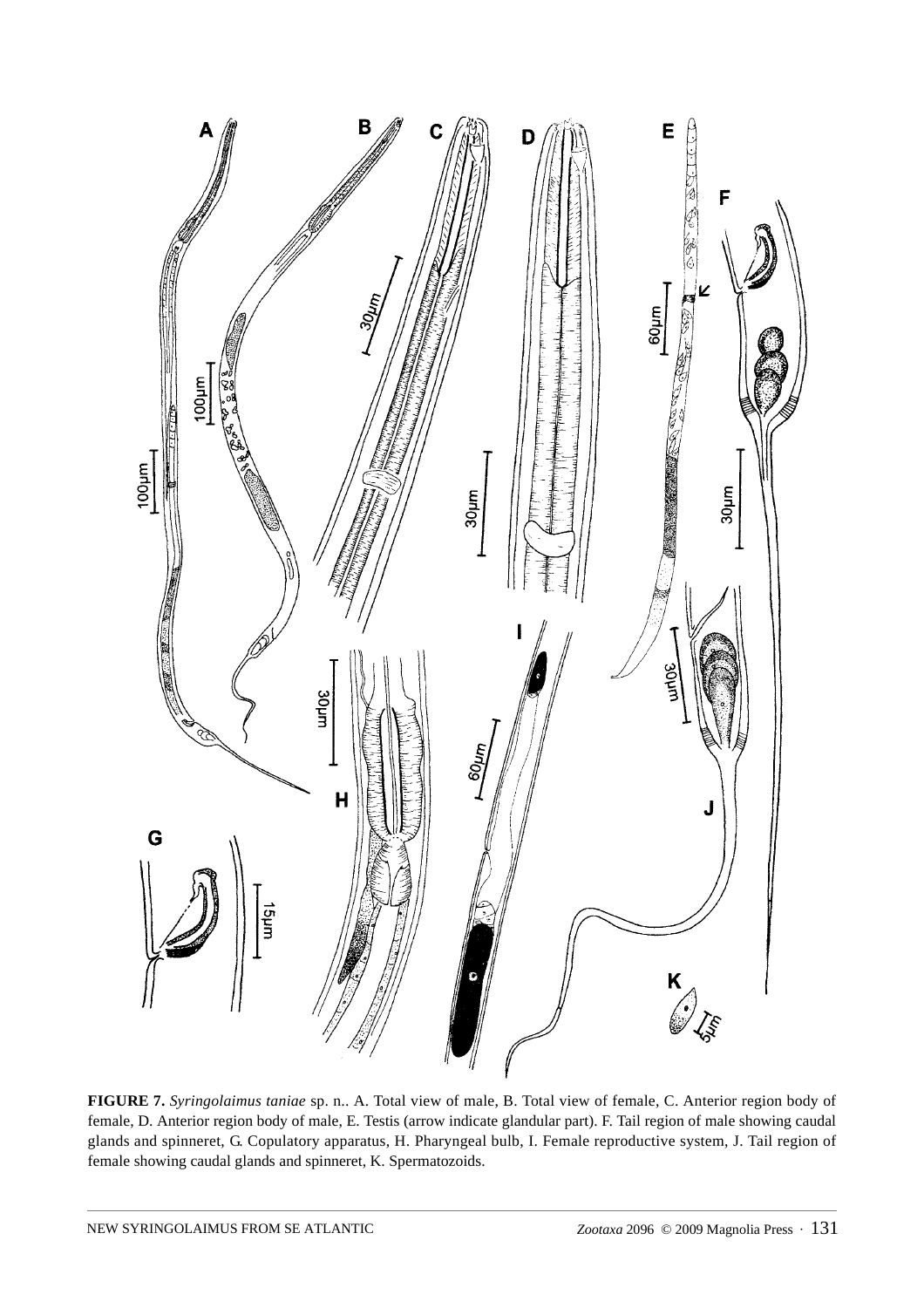

**FIGURE 8.** *Syringolaimus taniae* sp.n.. A.Total view of female, B. Total view of male, C. Pharyngeal region of male, D. Anterior region body of male showing buccal, E.Posterior ovary, F. Copulatory apparatus, G. Tail region of female, H. Tail region of male.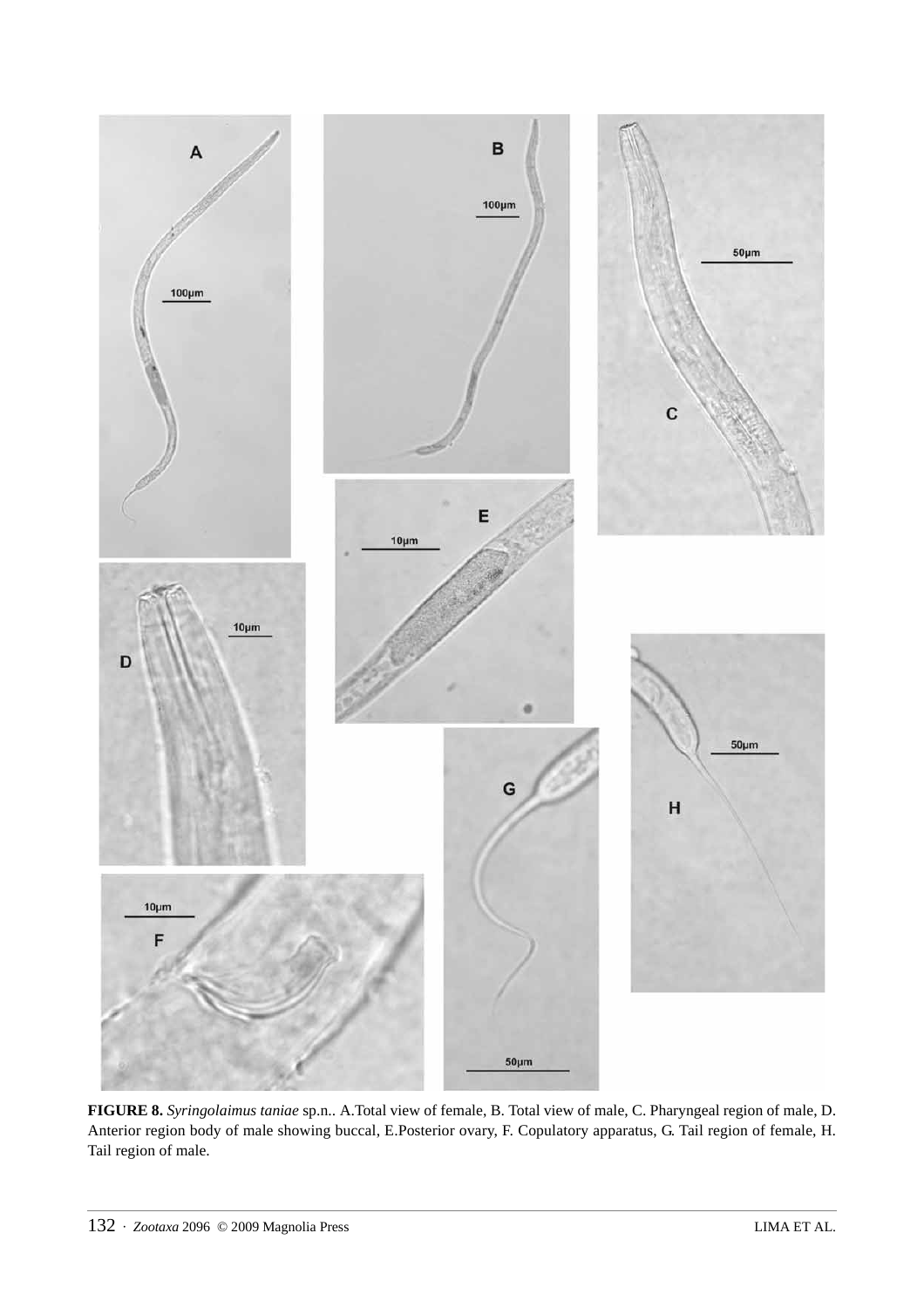*Other localities*: Campos Basin (Rio de Janeiro, Brazil). Paratype  $\sqrt{2}$ : D: 1350 m, SL: 2–5 centimeters. *Etymology*. The specific epithet honors Tânia Nara Bezerra, who initiated studies of free-living marine nematodes at the Universidade Federal de Pernambuco, Brazil.

*Description*. Measurements: Holotype  $\sqrt{31}$ : L: 1041; hd: 10.2; amph wid: 4.8; cbd: 13.8; amph (%): 34.8; amph dist: 7.8; buc cav l: 46.8; ph: 193.5; buc cav 1/ph (%): 24.1; nr/ph (%): 62;ex pore/ph (%): not visible; bulb l: 44.4; ph/bulb l (%): 22.9; bulb d: 19.2; cbd: 24; bulb(%): 80; mbd: 21.6; abd: 21; t: 219; con/t (%) : 20.5; cil/t (%): 79.5; spin: 28.2; spin/t (%) : 12.9; spic: 22.8; gub: 9.6; a: 48.2; b: 5.4; c: 4.7; c': 10.4. Paratype  $\sqrt[3]{}$ 1: L: 1087.5; hd: 9.6; amph wid: 5.4; cbd: 12; amph (%): 45; amph dist: 7.8; buc cav l: 45.6; ph: 207; buc cav  $1/\text{ph}$  (%): 22; nr/ph (%): not visible; ex pore/ph: not visible; bulb l: 45; ph/bulb l (%): 21.7; bulb d: 18.6; cbd: 24; bulb (%): 77.5; mbd: 24; abd: 19.8; t: 219.6; con/t (%): 21.3; cil/t (%): 78.7; spin: 24; spin/t (%): 10.9; spic: 22.2; gub: 12; a: 45.3; b: 5.2; c: 4.9; c': 11. Allotype ♀1: L: 1113; hd: 10.2; amph wid: 4.8; cbd: 12; amph (%): 40; amph dist: 7.8; buc cav l: 45; ph: 220.5; buc cav 1/ph (%): 20.4; nr/ph (%): 50.9; ex pore/ph (%): 22.3; bulb l: 47.1; ph/bulb l (%): 21.4; bulb d: 18.6; cbd: 26.4; bulb %: 70.4; mbd: 26.4; abd: 20.4; t: 208.8; con/t (%): 20.2; cil/t (%): 79.8; spin: 31.2; spin/t (%): 14.2; v: 579; v%: 52; a: 42.1; b: 5.0; c: 5.3; c': 10.2.

Male Holotype: Slender body, with faint striations that are not easily detected. Body 1041 µm long and 21.6 µm wide. Inner labial papillae not detected; six outer labial papillae; and cephalic sensilla absent. Head diameter 10.2 µm. Amphideal fovea pocket–like, occupying 34.8 µm of corresponding body diameter. Buccal cavity cylindrical and well sclerotized, 46.8 µm deep, occupying 24% of total pharynx length. Three small, bifid and asymmetrical teeth, one dorsal and two subventral, equal in size. Pharynx muscular, with elongated terminal bulb corresponding to 22.9% of total pharynx length and occupying 80% of corresponding body diameter. Secretory–excretory pore situated just after buccal cavity. Nerve ring at 62% of total pharynx length. Rounded cardia. Ventral gland at level of cardia. Testis lying on right side of intestine, glandular part splitting testis into regions of cells of varying degrees of maturation. Short deferent duct with sperm cells in beginning of duct. Spicules with sclerotized punctuations, *vellum* present. Sclerotized *gubernaculum*. Tail with anterior portion rounded. Posterior region cylindrical–filiform, representing 79.5% of tail length. Spinneret 28.2 µm, representing 12.9% of tail length. Three caudal glands present.

Female Allotype: Female amphidelphic-didelphic; ovaries reflexed and situated ventrally in relation to the intestine. Vulva situated in middle of body, 52% from anterior end.

*Diagnosis*. *S. taniae* sp. n. is caracterized by the rounded shape of the proximal portion of the tail and the location of the secretory-excretory pore immediately after the buccal cavity.

*Relationships*. *S. taniae* sp. n. shares with *S. annae* sp. n. and *S. filicaudatus* the presence of bifid teeth and the cylindrical-filiform tail shape. In *S. taniae* sp. n. the proximal portion of the tail has a rounded outline before becoming cylindrical-filiform, with a spinneret; whereas the tail begins conically in *S. annae* sp. n. and in *S. filicaudatus*. The position of the secretory-excretory pore is more anterior in *S. taniae* sp. n. (situated immediately after the buccal cavity) than in the other two species. The spicule and *gubernaculum* shapes are different in *S. taniae* sp. n. and *S. filicaudatus*. The absence of cephalic papillae distinguishes *S. taniae* sp. n. from *S. annae* sp. n..

*S. taniae* sp. n. resembles *S. renaudae* in the presence of bifid asymmetrical teeth, and the cylindricalfiliform portion of the tail ending in a spinneret. However, in *S. renaudae* the proximal portion of the tail is conical. The two species diverge in the absence of cephalic papillae in *S. renaudae*; the shape of the spermatozoids, which are flagelliform in *S. renaudae* and fusiform in *S. taniae* sp. n.; and the spicule shape.

*S. taniae* sp. n. also resembles *S. marisalbi* because of the asymmetrical chela-like bifid teeth. The body is more slender in *S. taniae* sp. n. (a= 48.2) than in *S. marisalbi* (a= 19.7). The proximal portion of the tail in *S. marisalbi* comprises 1/3 of the total tail length, and the spinneret is 5.8% of the total tail length; in *S. taniae* sp. n. these values are 1/5 and 12.9%, respectively. The presence of labial papillae and the different shapes of the spicules and *gubernaculum* also distinguish the two species.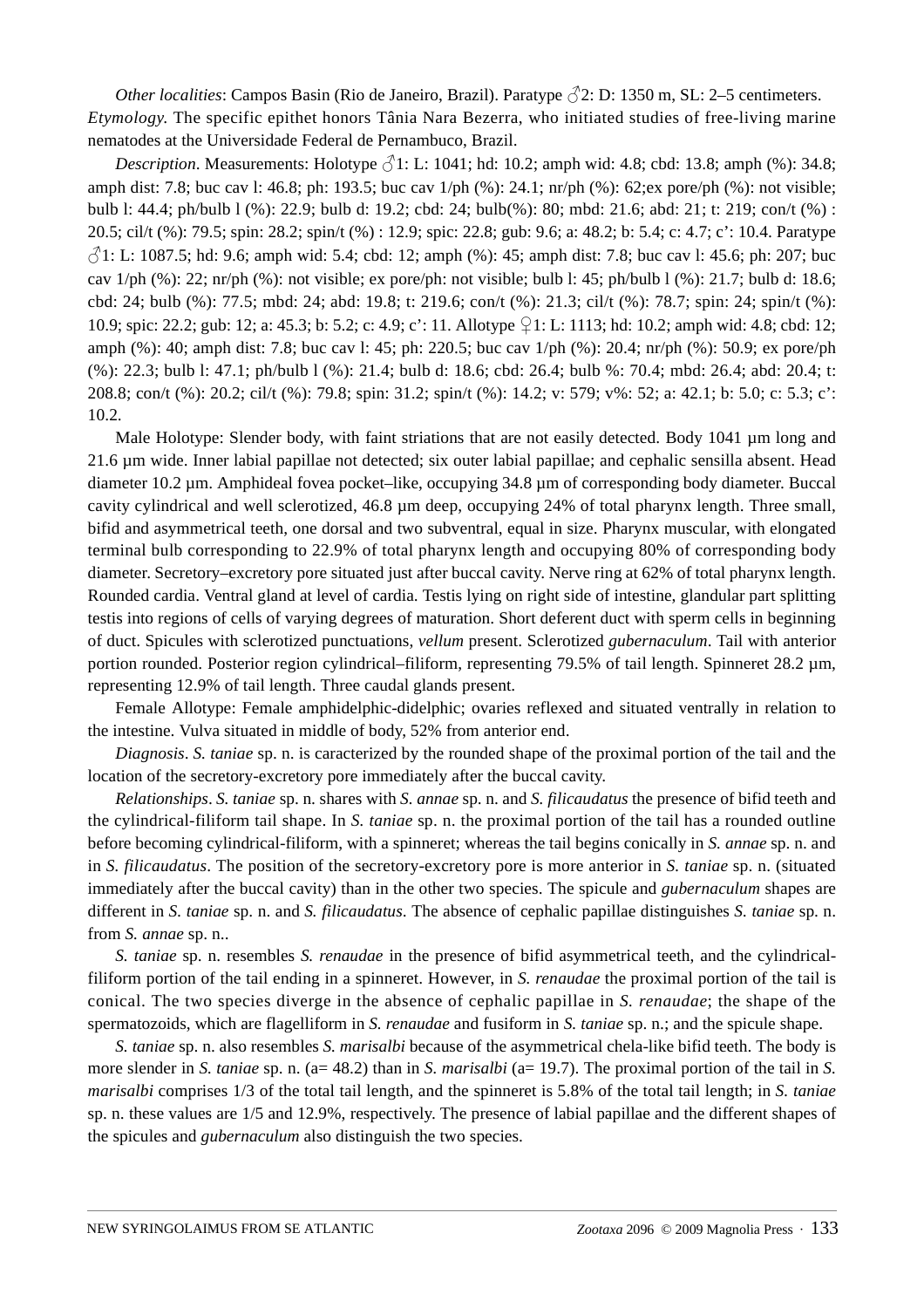### **Discussion**

According to Platonova & Mokievisky (1994), *S. caspersi* Gerlach, 1951, *S. tenuicaudatus* (Allgen 1932), and *S. brevicaudatus* Micoletzky, 1922 are poorly described. The description of *S. caspersi* is brief and imprecise, and only the female is known. The description of *S. tenuicaudatus* was problematic from the beginning: it was placed as *Dolicholaimus tenuicaudatus* by De Man (1888) and eventually transferred by Gerlach & Riemann (1974) to *Syringolaimus*. Even Platonova & Mokievisky (1994) agreed that the description is insufficient and the drawing is vague. The need to transfer the genus of these species was (as confirmed by these authors) illustrated by the spicule and tail shape, as well as the presence of a basal bulb. For *S. brevicaudatus*, the original description is very short, lacks drawings, and, as in *S. caspersi*, is based only on the female. For those reasons, we are strongly convinced that the three species mentioned above should not be considered as valid. Therefore we present a new list of 14 valid species of the genus *Syringolaimus*. We also propose a new key for this genus.

# **List of valid species of** *Syringolaimus*

*Syringolaimus annae* sp. n. *Syringolaimus filicaudatus* Vitiello, 1970 *Syringolaimus gladiautus* Bussau, 1993 *Syringolaimus ingens* Bussau, 1993 *Syringolaimus loofi* Gourbault & Vincx, 1985 *Syringolaimus magdae* sp. n. *Syringolaimus marisalbi* Platonova & Mokievsky, 1994 *Syringolaimus nitidus* Bussau, 1993 *Syringolaimus renaudae* Gourbault & Vincx, 1985 *Syringolaimus smarigdus* Cobb, 1928 *Syringolaimus smolae* sp. n. *Syringolaimus striatocaudatus* De Man, 1888 *Syringolaimus taniae* sp. n. *Syringolaimus venustus* Bussau, 1993

# **Key to species of** *Syringolaimus*

| $\mathbf{1}$             |  |
|--------------------------|--|
| ÷.                       |  |
| 2                        |  |
| $\overline{\phantom{0}}$ |  |
| 3                        |  |
| $\blacksquare$           |  |
| 4                        |  |
| $\blacksquare$           |  |
| 5                        |  |
| $\overline{\phantom{a}}$ |  |
| 6                        |  |
| $\overline{\phantom{a}}$ |  |
| 7                        |  |
| $\overline{\phantom{a}}$ |  |
| 8                        |  |
| ÷.                       |  |
| 9                        |  |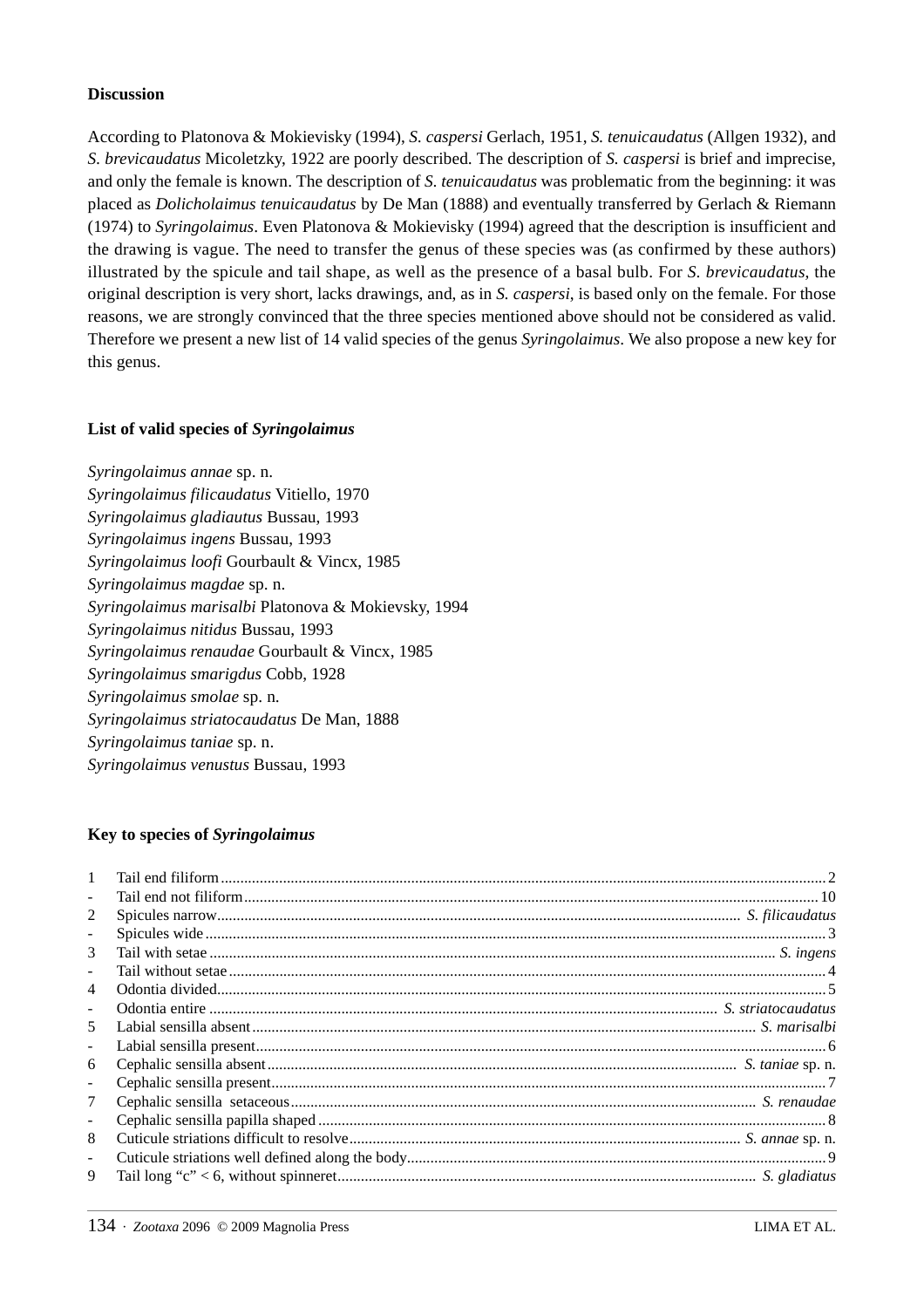### **Acknowledgements**

We are grateful to the Brazilian Petroleum Company (PETROBRAS) for financial support that made it possible for a nematode taxonomy project to be included in the Brazilian deep-sea research program in Campos Basin. We also thank MSc. Nicole "Nic" Smol, Ghent University, Belgium, for her help with new species and Dr. Veronica da Fonsêca-Genevois for the supervision of the first author at M.Sc.Degree, as well as, to suggest the given species' name. We thank Alessandra Botelho for the specimen pictures and Luciana Davina Tosta Sobral for preparing the plates. Finally, our sincere thanks to Tatiana F. Maria MSc, Ghent University, for her relevant comments and Dr. Janet W. Reid, JWR Associates, for her critical revision of the English text.

### **References**

- Allgen, C. (1932) Weitere Beiträge zur Kenntnis der marinen Nematodenfauna der Campbellinsel. *Nytt Magazin Naturvidensk*, 70, 97–198.
- Andrássy, I. (1976) *Evolution and Systematization of Nematodes.* Pitman Publishing, London, 288 pp.
- Botelho, A. P.; Silva, M. C.; Esteves, A. M.; Fonseca-Genevois, V. G. (2007) Four new species of *Sabatieria* Rouville, 1903 (Nematoda, Comesomatidae) from the Continental Slope of Atlantic Southeast. *Zootaxa*, 1402, 39–57.
- Bussau, C. (1993) *Taxonomische und ökologische Untersuchungen an Nematoden des Peru-Beckens*. Dissertation zur Erlangung des Doktorgrades der Mathematisch-Naturwissenschaftlichen Fakultät der Christian-Albrechts-Universität zu Kiel, Kiel, 621 pp.
- Chitwood, B. G. (1951) North American marine nematodes. *Texas Journal of Science,* 3, 617–672.
- Cobb, N. A. (1928) A new species of the nemic genus *Syringolaimus* with a note on the fossorium of nemas. *Journal of the Washington Academy of Sciences*, 18, 249–263.
- Coomans, A. (1979) A proposal for a more precise terminology of the body regions of a nematode. *Annales de la Societé Royale Zoologique de Belgique*, 108, 155–117.
- Coomans, A. & A van der Heiden (1979) The systematic position of the family Ironidae and its relation to the Dorylaimida. *Annales de la Societé Royale Zoologique de Belgique*, 108, 5–11.
- De Man, J. G. (1876) Contribution à la connaissance des Nématodes marins du Golf de Naples. *Tijdschrift Nederlandsche Dierkundig Vereeiging*, 3, 88–108.
- De Man, J. G. (1880) Die einheimischen, frei in der reinenErde und im süssen Wasser lebenden Nematoden. Vorläufíger Bericht und deskriptivsystematischer Teil. *Tijdschrift Nederlandsche Dierkundig Vereeiging*, 5, 1-104.
- De Man, J. G. (1888) Sur quelques Nématodes libres de la mer du Nord nouveaux ou peu connus. *Mémoires de la Societé Zoologique de France*, 1, 1–51.
- Filipjev, I. (1929) Les Nématodes libres de l'extremite orientale du Golfe de Fin1ande et de la baie de la Neva. *Études de la Neva*, 5, 3–22.
- Gerlach, S. A. (1951) Freilebende Nematoden aus Varna an der bulgarischen Küste des Schwarzen Meeres. *Archiv für Hydrobiogie*, 45, 193–212.
- Gerlach, S.A and Riemann, F. (1973) The Bremerhaven Checklist of Aquatic Nematodes. *Veröffentlichungen des Instituts für Meeresforschung in Bremerhaven*, Supplement 4, 1, 1–734.
- Gourbault, N., & Vincx, M. (1985) Deux espèces nouvelles d'Ironidae marins; observations sur les spermatozoides flagellés des Nématodes. *Bulletin Musée National Histoire Natural*, section A, 1, 109–118.
- Lorenzen, S (1981) Entwurf eines phylogenetischen Systems der frei1ebenden Nematoden. *Veröffentlichungen des*